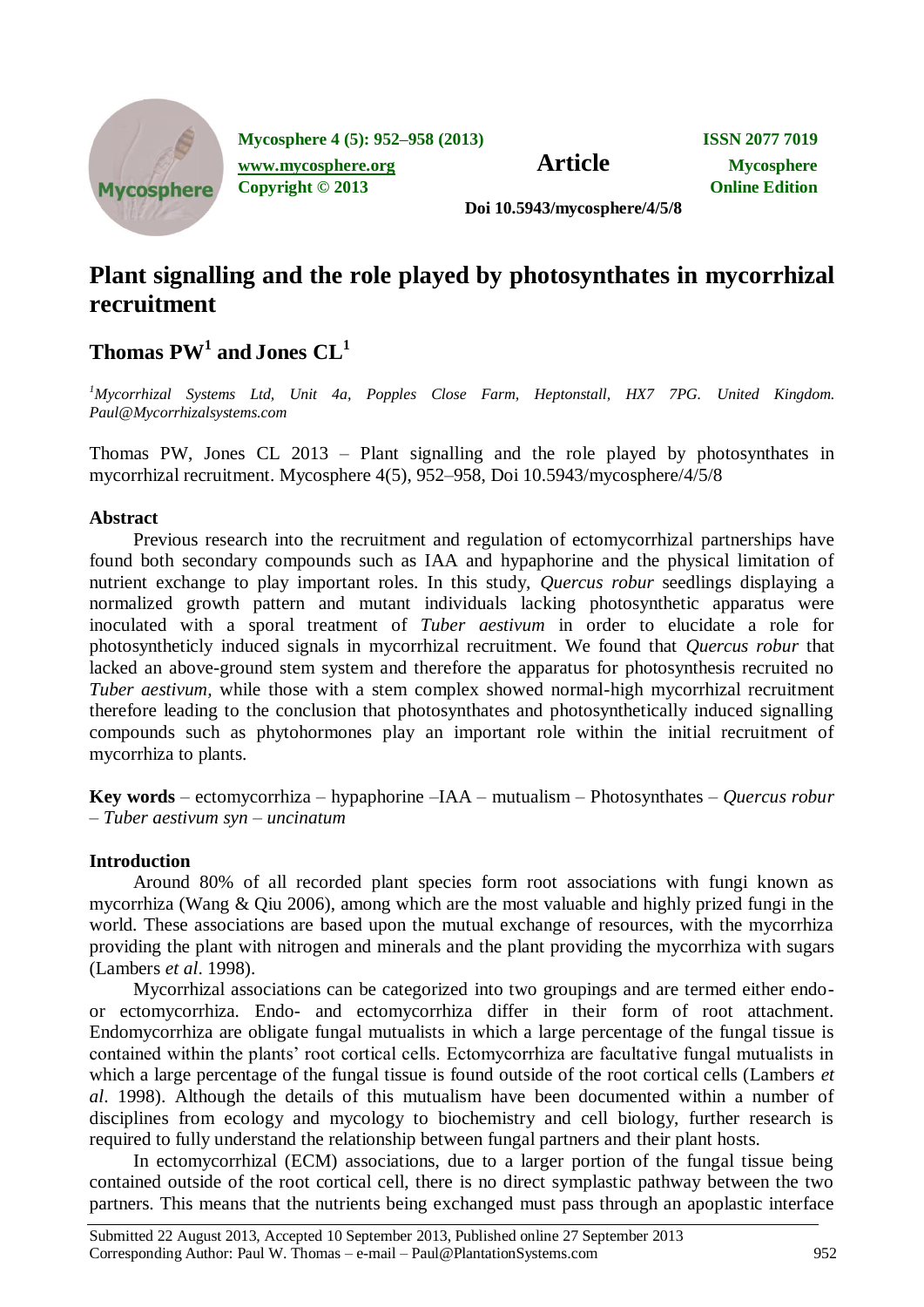before either partner can absorb them (Peterson & Bonfante 1994). This interface is called the Hartig net and is a pseudoparenchymatous sheath enveloping the developing root nodules. It contains intercellular hyphae linking the epidermal and cortical cells, across which apoplastic exchange may take place (Smith *et al.* 1994).

The establishment of the mycorrhiza is accompanied by several morphological root changes induced by the interaction of two normally antagonistic hormones produced by both the fungal and plant partners (Martin *et al.* 1987, Barker *et al.* 1998, Ditengou & Lapeyrie 2000, Reboutier *et al.*  2002). The morphological changes to the root structure involve the reduction of tap root growth, the stimulation of lateral root growth, changes to epidermal cell shape and inhibition of root hair elongation (Martin *et al.* 1987, Barker *et al.* 1998). The roles of the antagonistic phytohormones indole-3-acetic acid (IAA) and hypaphorine are the subject of contention with regards to mycorrhizal association and its subsequent changes in root morphology. Work on hyper IAAproducing plant mutants has found that increased IAA production leads to increased changes in root morphology towards those found in ECM associations. It was concluded that fungal-derived IAA does not seem to be directly involved in host plant growth stimulation by ectomycorrhizal fungi (Gay *et al.* 1994). Hypaphorine (tryptophan betaine), which is competitively antagonistic towards IAA (Gay *et al.* 1994, Reboutier *et al.* 2002) is the first fungal molecule that induces differentiation for the symbiosis (Béguiristain *et al*. 1995). Hypaphorine acts on the root morphology, in particular inhibiting root hair elongation and altering the cytoskeleton. IAA restores this elongation, a discovery which first led to the hypothesis of IAA and hypaphorine antagonism (Ditengou *et al.*  2003).

From research it is clear that the two phytohormones are both present at the time of association and have distinct morphological effects on root morphology as well as antagonistic effects on one another. However, current findings to date have not conclusively found which of the two primary compounds is acting upon the association. Nor is it clear whether the antagonistic effects of the two are required to effect and control the morphological changes required for ectomycorrhizal attachment to the root.

Some level of regulation of the fungal partner has been found in plants with ectomycorrhizal associations; however, it is the control of carbohydrates as well as the use of costly secondary compounds which regulates this relationship (Son & Smith 1988, Regvar & Gogola 1996, Bücking & Heyser 2003). Carbohydrate compounds may only be exchanged with the mycorrhiza when the plant can spare them, the main limiting factor to carbohydrate levels in plants being rates of photosynthesis. Any reduction in carbohydrate exchange from the plant automatically leads to a reduction in nutrient exchange from the mycorrhiza. This regulates the relationship and allows either partner to exchange only what they can spare or can expect to receive reciprocation for. The most heavily researched group with regards to the regulation and energetic costs of the mutualism are the endomycorrhiza. However, the effects of photosynthesis limitation have also been documented with ectomycorrhizal associations. Higher competition for carbohydrates from both partners has been found to cause a decrease in P inflow and root colonisation (Son & Smith1988). The availability of photosynthates for the fungal partner has also been shown to reduce when the plant is under low light conditions (Bücking & Heyser 2003).

In this investigation we aim to examine the effects of light conditions on the recruitment of the ectomycorrhiza *Tuber aestivum* (summer truffle) to the plant symbiont *Quercus robur* using healthy trees with well developed stem systems and mutant individuals displaying no above-ground growth. We intend to practically demonstrate the relationship between irradiance (and therefore photosynthates) and ectomycorrhizal recruitment. We will examine whether the plants are able to signal to the roots the availability of photosynthetically produced sugars and the possible mechanisms/compounds involved in this signalling. Both sets of individuals have well developed root systems and are being measured after one year of growth from germination. Therefore, all of the trees in the study have some level of sugar storage in their roots and seed-reserves.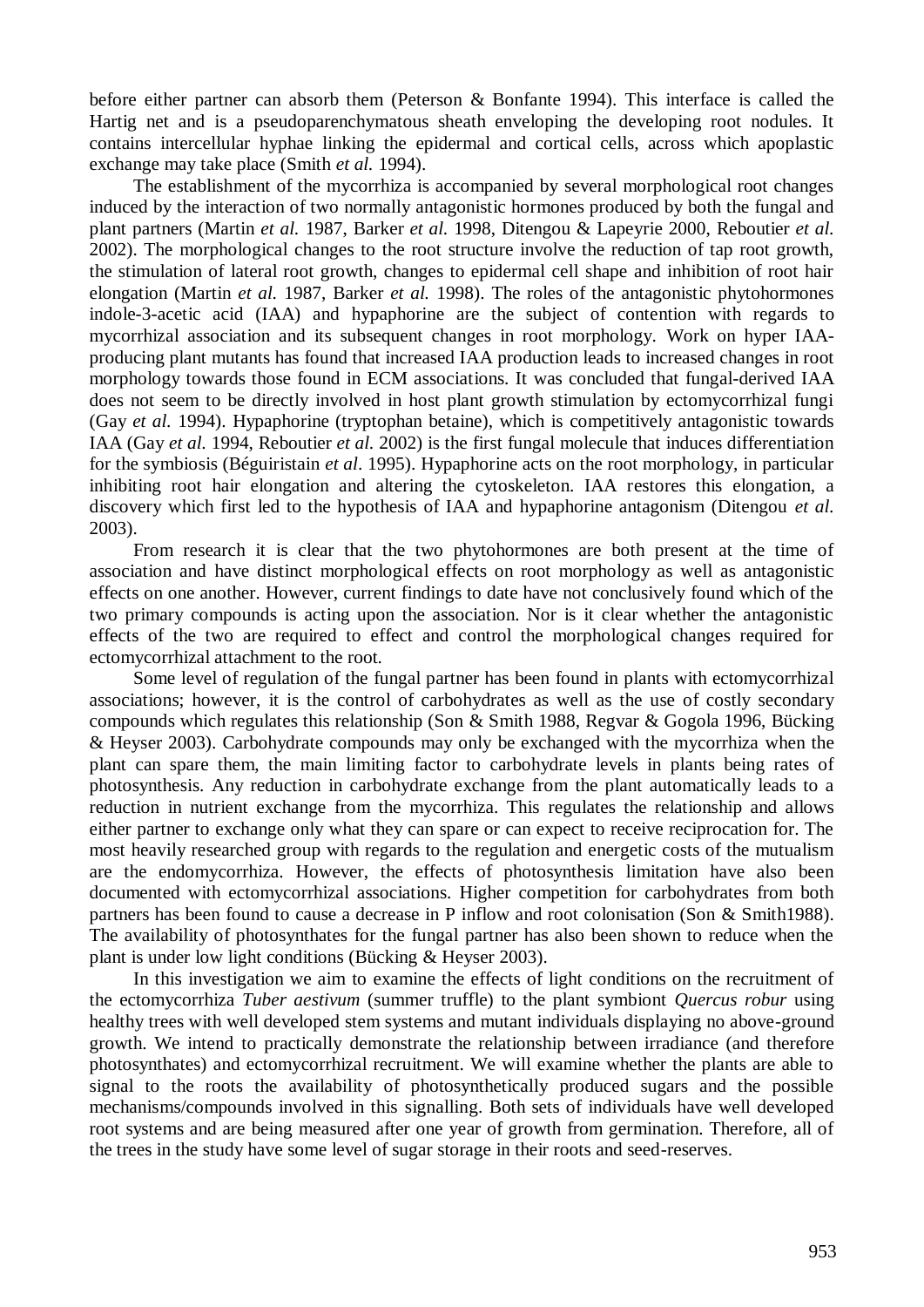

**Fig. 1** – Diagram of root division system. Root system divisions showing the 10 sections including lateral roots, each root section measuring 1.7cm.

### **Materials & Methods**

#### **Cultivating trees and sampling root sections**

1000 *Quercus robur* saplings were grown from seed in sterile substrate and inoculated with a standard sporal treatment for *Tuber aestivum syn uncinatum*. Thirty trees with above ground stem systems and 30 without were randomly selected at the end of the growing season (September) after one years' growth. Their root systems were then divided into 10 equal sections, including all lateral roots, and numbered (Fig. 1). A random number generator was used to select a root section from each tree to be measured.

#### **Measuring colonisation**

Forty tips from each randomly selected root section were studied under a dissecting microscope for mycorrhizal colonisation. The number of root tips colonised of the 40 examined was then used to calculate a percentage colonisation for each root section.

#### **DNA testing**

Spot checking with PCR analysis confirmed the presence of *Tuber aestivum syn. uncinatum*  within the samples, with successful PCR amplification. Samples tested at Linnaeus viral and plant diagnostic laboratories, Gisborne, New Zealand.

#### **Statistical Analysis**

Stem length and depth in profile were tested for normality using Shapiro Wilk,  $w = 0.89$ ,  $n =$ 30,  $p > 0.5$ . These data were not normal. A Spearman's Rank was used to measure correlations between stem length and percentage colonisation and depth in profile and percentage colonisation, to examine possible limiting factors beside irradiance that might influence levels of mycorrhizal colonisation. The data detailing the percentage colonisation were tested for normality using Shapiro Wilk,  $w = 0.88$ ,  $n = 10$ ,  $p = 0.01$ . These data were normal. A Student's t test was then used to test for any significant difference in colonisation between the two treatments.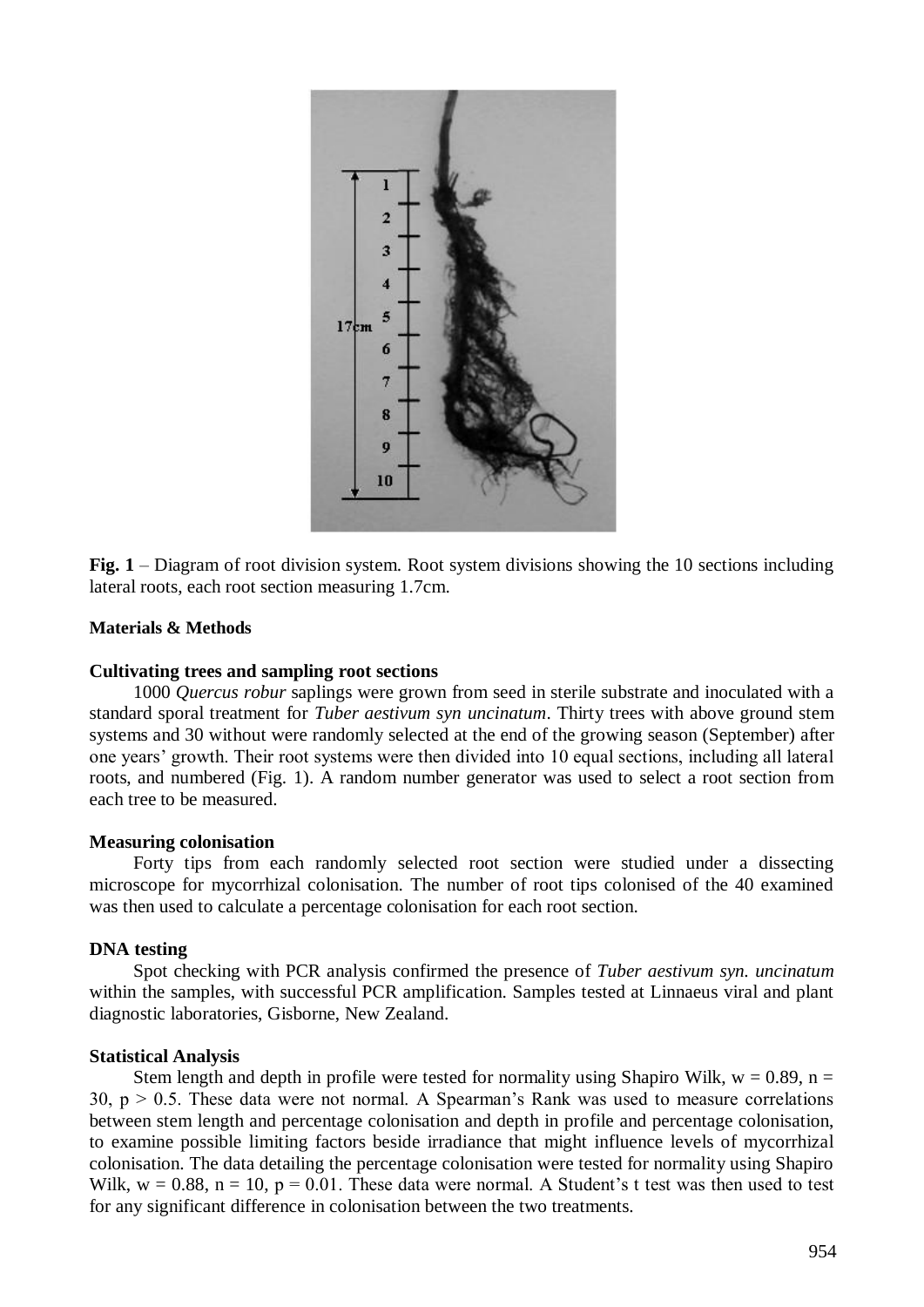

**Fig. 2** – Relationship between % mycorrhizal colonisation and tree physiology. A. The relationship between root section number and % root colonisation  $(\pm 1 \text{ s.e.m.})$  showing no significant correlation. B. The relationship between stem length and % root colonisation  $(\pm 1 \text{ s.e. m})$  showing no significant correlation.

### **Results**

There was no significant correlation between stem length and mycorrhizal colonisation (Spearman's Rank;  $r = -0.07116$ , d.f. = 30, p $> 0.5$ ) or between root section number and mycorrhizal colonisation (Spearman's Rank;  $r = 0.21975$ , d.f. = 30, p $> 0.5$ ). See figures 2a and 2b. N.B. Root section number corresponds with depth in profile where root section one is from the top of the profile and root section two is from the bottom of the profile.

The root systems from the group of trees with above ground stem systems showed a wide range of recruitments from 41% (high) to 0% (failed recruitment) while the group of trees with no above ground growth displayed 0% (failed) recruitment on all samples (see figures 3a and 3b). The data were analysed for significant differences in colonisation using a Student's  $T$  Test,  $t = 4.2085$ ,  $d.f. = 18$ ,  $p < 0.001$ . A significant difference in colonisation levels between the two groups of trees was observed.

#### **Discussion**

Statistical analysis of the data found that neither stem length nor depth in root-profile had a significant impact on the percentage colonisation of ectomycorrhiza (Figs. 2 and 3). We therefore suggest that observed differences in mycorrhizal colonisation were due to the presence or absence of photosynthetic apparatus in the trees. The absence of any mycorrhizal recruitment on trees which lacked an above-ground stem system and therefore sufficient photosynthetic apparatus clearly demonstrates the importance of photosynthetic compounds not only in the regulation of ectomycorrhizal associations but also in the initial recruitment of the mycorrhiza. This authenticates photosynthetically-induced signals as crucial for mycorrhizal attachment.

The most obvious candidates as regulators for this recruitment are sugars, due to their presence in the roots, intrinsic link with photosynthesis and essential role within the mycorrhizal mutualism. However, the normal root development of the mutant trees in this experiment suggests the presence of sugar stores in these individuals. Were the presence or absence of sugars the main driving force behind the association then the sugar stores within the mutant individuals should induce some level of ectomycorrhizal association. As we found however, this was not the case. There is clearly some secondary signalling triggered by the active process of photosynthesis rather than the passive presence of sugars within the root complex which is responsible for mycorrhizal association.

What remains unclear however is the exact mechanism of the plants' signalling within the rhizosphere. The signalling compounds present within the rhizosphere need to be identified; phytohormones within plants are important both in regulation of growth and development (Lambers *et al.* 1998) and as chemical messengers. Their concentrations are largely affected by exposure to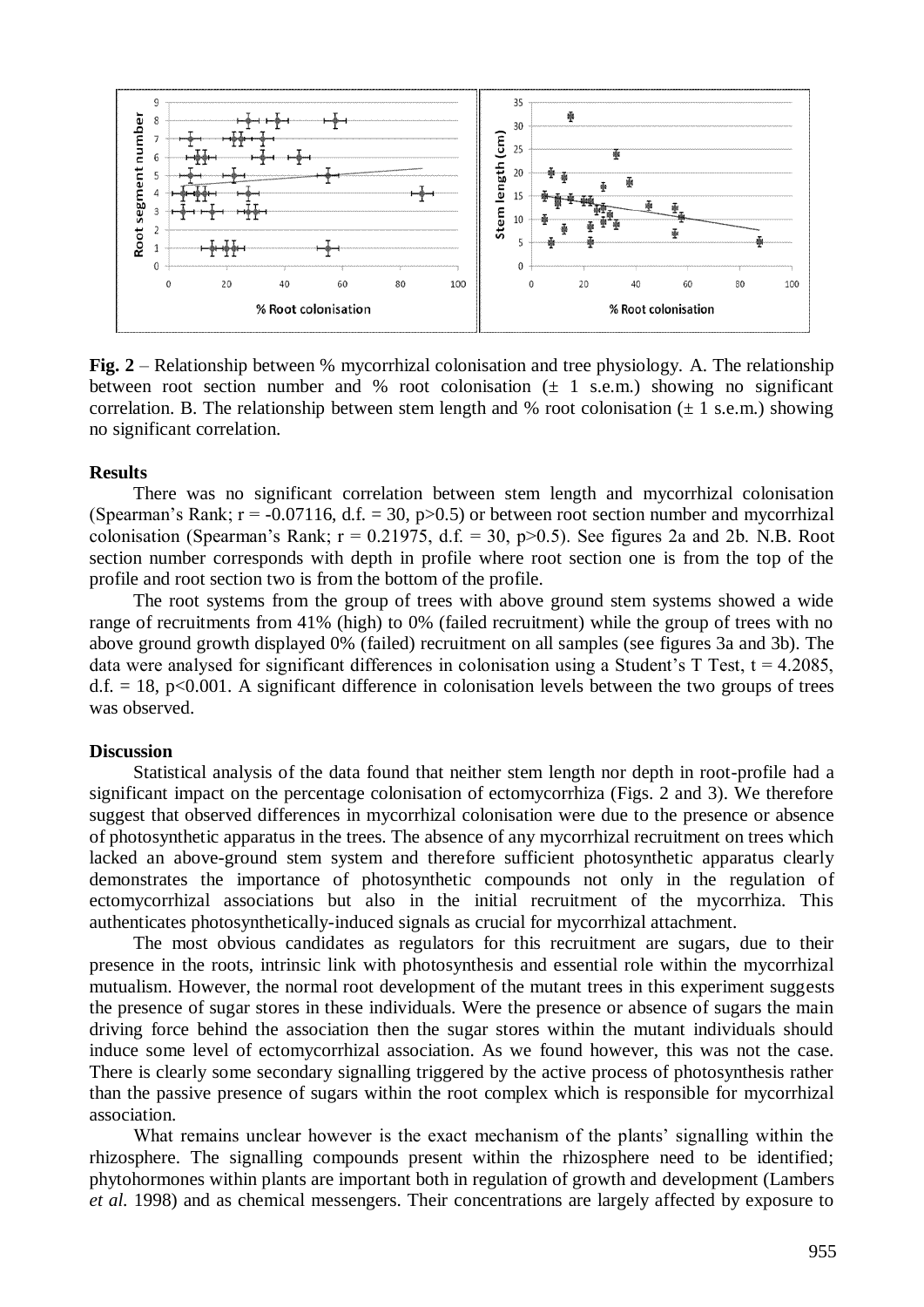

**Fig. 3** – Comparison of % mycorrhizal colonisation between the two groups. A. Percentage root colonisation  $(\pm 1 \text{ s.e.m.})$  at different depths in root profile from trees with above-ground growth, showing a range of recruitments from 41% root coverage (high) through to 0% coverage (failed recruitment). B. Percentage root colonisation  $(\pm 1 \text{ s.e.m.})$  at different depths in root profile from trees with no above ground growth, showing a complete failure of recruitment. N.B. Root section one is from the top of the profile and root section 10 is from the bottom of the profile.

certain environmental factors such as temperature and irradiance (Lambers *et al.* 1998) making them likely candidates as the compounds involved in photosynthetic signalling in response to the presence/absence of irradiance. The phytohormone particularly associated with responses to irradiance is indole-3-acetic acid, also known as IAA (Lambers *et al*. 1998, Kurepin *et al.* 2008).

The role of IAA in the ectomycorrhizal symbiosis is already well documented; the development of mycorrhiza on the root requires several morphological changes to the root structure including the reduction of tap root growth, stimulation of lateral root growth, changes to the shape of the epidermal root cells and the inhibition of root hair elongation (Martin *et al*. 1987, Barker *et al*. 1998). These changes are thought to be largely due to an influx of IAA from both the plant and the mycorrhiza (Barker & Tagu 2000), thought based upon the hormone theory proposed by Slankis in 1973 which names phytohormones, IAA and ethylene primarily, as unique drivers of the differentiation process involved in mycorrhizal recruitment and development.

IAA is associated with growth towards light and it has been found that low levels of photosynthetically active radiation (PAR) increased production of IAA by two to three times in *Stellaria longipes* kept in the shade (Kurepin *et al.* 2008). It is possible then that the signalling cascade within the rhizosphere which leads to mycorrhizal recruitment is regulated by IAA levels. The antagonistic relationship between IAA and hypaphorine in the association of the ectomycorrhiza, as well as morphological changes in the roots, is also part of this signalling cascade. High levels of IAA could lead to the inhibition of the action of hypaphorine and therefore an absence of the important morphological changes required for ectomycorrhizal association. Only once the PAR is high enough to support ectomycorrhizal association will the IAA levels fall low enough for hypaphorine to take over and effect the necessary morphological changes required for the mycorrhizal association. However, more needs to be known about the relative effects of IAA and hypaphorine on the root morphology at the time of association before assumptions can be made on their relative roles in signalling cascades. Though there are currently no data regarding ectomycorrhiza, it is interesting to note that there are data linking IAA not only to communication and association but also to spore germination and hyphal elongation in vesicular arbuscular (endo-) mycorrhiza (Kaneko & Tanimoto 2009).

There is still some way to go in unravelling the relationship between ectomycorrhiza and their plant associates. However we are coming closer to understanding the role of the nutrients and photosynthetically induced signalling compounds involved in the relationship beyond that simply of mutual exchange of resources.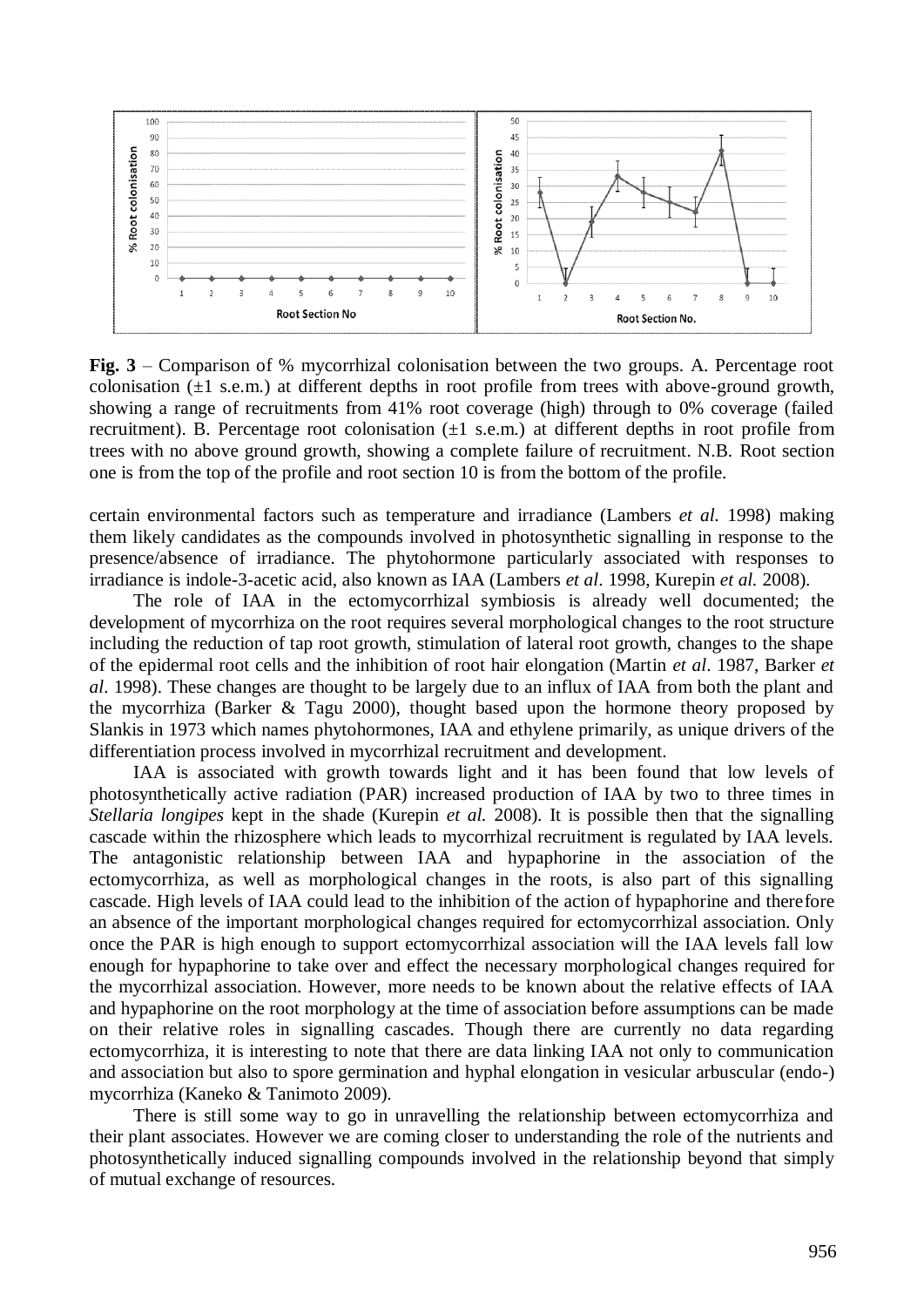In this study, we have clearly demonstrated that plant signalling cascades are essential to their associations with ectomycorrhizal fungal mutualists, a group which includes some of the most valuable fungi in the world, truffles. The results of this study will not only have important implications for field studies into the ecological relationships formed by trees but will also advance the technology involved in cultivating these valuable fungi.

#### **Acknowledgements**

We thank Dr E. Thomas for proof reading and comments on the manuscript and E. Bleakly-Dean for assistance with data collection.

### **References**

- Barker SJ, Tagu D. 2000 The roles of Auxins and cytokinins in mycorrhizal symbioses. Journal of Plant Growth Regulation. 19,144–154.
- Barker SJ, Tagu D, Delp G. 1998 Regulation of root and fungal morphogenesis in mycorrhizal symbioses. Plant Physiology 116, 1201–1207.
- Béguiristain T, Cote R, Rubini P, Jay-Allemand C, Lapeyrie F. 1995 Hypaphorine accumulation in the hyphae of the ectomycorrhizal fungus *Pisolithus tinctorius*. Phytochemistry 40, 1089– 1091.
- Bücking H, Heyser W. 2003 Uptake and transfer of nutrients in ectomycorrhizal associations: interactions between photosynthesis and phosphate nutrition. Mycorrhiza 13, 59–68.
- Ditengou FA, Lapeyrie F. 2000 Hypaphorine from the ectomycorrhizal fungus *Pisolithus tinctorius* counteracts activities of indole-3-acetic acid and ethylene but not synthetic auxins in Eucalypt seedlings. Molecular Plant Microbe Interactions. 13, 151–158.
- Ditengou FA, Raudaskoski M, Lapeyrie F. 2003.Hypaphorine, an indole-3-acetic acid antagonist delivered by the ectomycorrhizal fungus *Pisolithus tinctorius*, induces reorganisation of actin and the microtubule cytoskeleton in *Eucalyptus globules* ssp *bicostata* root hairs. Planta 218, 217–225.
- Gay G, Normand L, Marmeisse R, Sotta B, Debaud JC. 1994 Auxin over producer mutants of *Hebeloma cylindrosporum* Romagnesi have increased mycorrhizal activity. New Phytologist. 128, 645–657.
- Kaneko M, Tanimoto E. 2009 IAA-regulation of hyphal elongation and spore germination in arbuscular mycorrhizal fungus, *Gigaspora margarit*. International Symposium "Root Research and Applications".
- Kurepin LV, Emery RJN, Chinnappa CC, Reid DM. 2008 Light irradiance differentially regulates endogenous levels of cytokinins and IAA in alpine and prairie genotypes of *Stellaria longipes*. Physiologia Plantarum 134, 624–635.
- Lambers H, Chapin III FS, Pons TL 1998 Plant Physiological Ecology. Springer, New York.
- Martin F, Ramstedt M, Söderhäll K. 1987 Carbon and nitrogen metabolism in ectomycorrhizal fungi and ectomycorrhizas. Biochimie 69, 569–581.
- Nehls U. 2008 Mastering ectomycorrhizal symbiosis: the impact of carbohydrates. Journal of Experimental Botany. 59, 1097–1108.
- Palmer JG, Hacskaylo E. 1970 Ectomycorrhizal fungi in pure culture I. Growth on single carbon sources. Physiologia Plantarum. 23, 1187–1197.
- Peterson RL, Bonfante P 1994 Comparative structure of vesicular-arbuscular mycorrhizas and ectomycorrhizas. Plant and Soil 159, 79–88.
- Reboutier D. 2002 The indolic compound hypaphorine produced by ectomycorrhizal fungus interferes with auxin action and evolves early responses in nonhost *Arabidopsis thaliana*. Molecular Plant Microbe Interactions 15, 932–938.
- Regvar M, Gogala N. 1996 Changes in root growth patterns of (*Picea abies*) spruce roots by inoculation with an ectomycorrhizal fungus *Pisolithus tinctorius* and jasmonic acid treatment. Trees 10, 410–414.